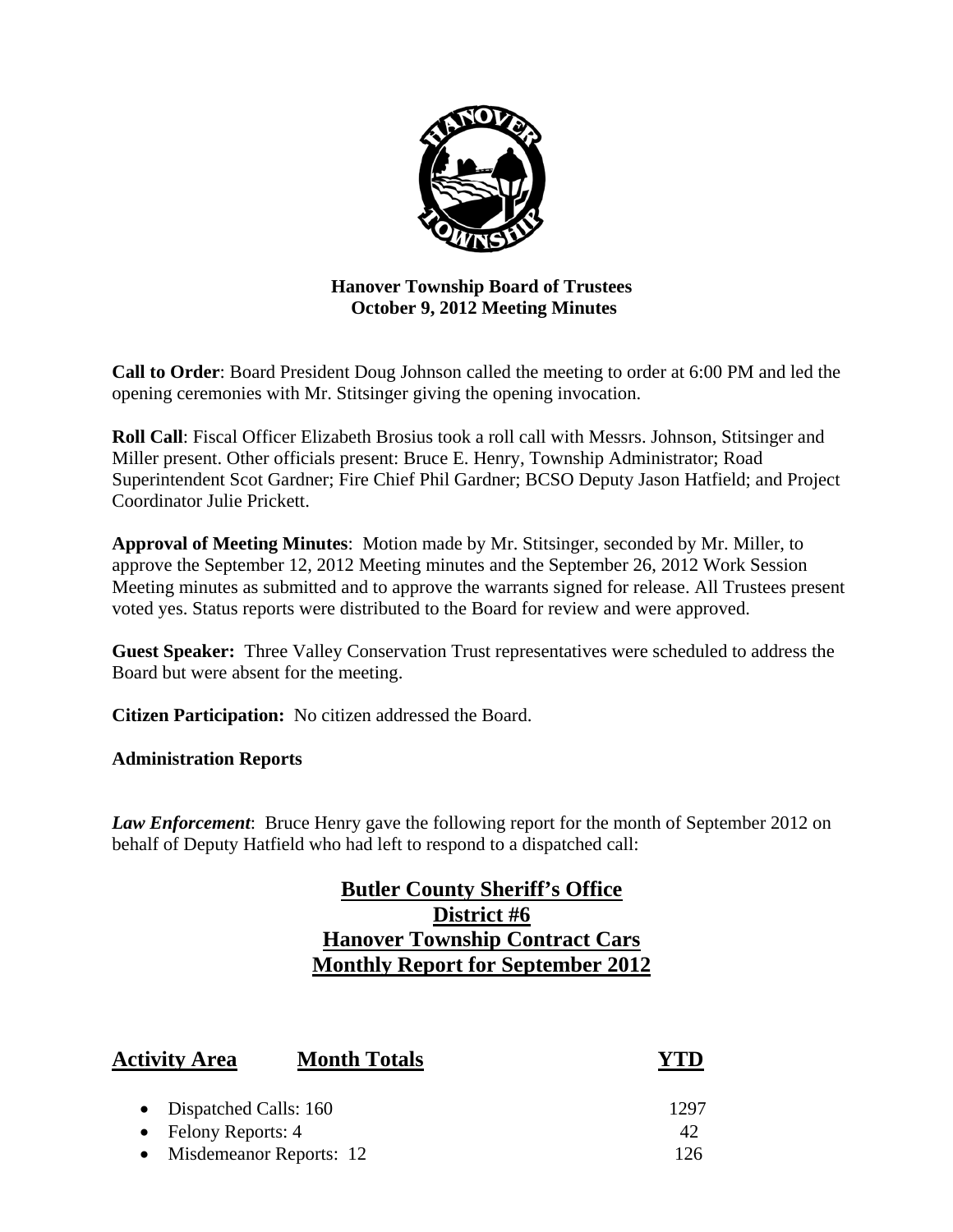| Non-Injury Crash: 05                        | 60       |
|---------------------------------------------|----------|
| Injury Crash: 4                             | 45       |
| <b>Total Reports: 25</b>                    | 265      |
| Assists/Back Up: 57<br>$\bullet$            | 465      |
| Felony Arrests: 1<br>$\bullet$              | 18       |
| <b>Misdemeanor Arrests: 05</b><br>$\bullet$ | 59       |
| <b>OMVI</b> Arrests: 1                      | 14       |
| <b>Total Arrests: 07</b>                    | 88       |
| Traffic Stops: 37<br>٠                      | 365      |
| <b>Moving Citations: 22</b>                 | 199      |
| <b>Warning Citations: 15</b><br>$\bullet$   | 151      |
| FI Cards: 0<br>$\bullet$                    | $\theta$ |
| Civil Papers Served: 0                      | $\Omega$ |
| <b>Business Alarms: 4</b><br>$\bullet$      | 47       |
| <b>Residential Alarms: 10</b><br>$\bullet$  | 122      |
| Special Details: 1                          | 15       |
| COPS Times: 6830 (Min.)                     | 57,705   |
| <b>Vacation Checks: 35</b>                  | 350      |
|                                             |          |

Reporting Deputies: T. Lentz and J. Hatfield/ Report prepared by HT Administration

*Fire/EMS*: Mr. Stitsinger presented the following report for the month of September 2012 on behalf of Chief Clark who had left to respond to a dispatched call:

# **Hanover Township Fire Department Monthly Report for September 2012 (Presented in October 2012)**

Run and detail activity for the Fire and EMS operations are reflected in the following numbers:

| $\bullet$ | <b>Emergency Medical Operations/Squad Runs:</b> | 27       |
|-----------|-------------------------------------------------|----------|
| $\bullet$ | Motor Vehicle Accidents:                        | 14       |
| $\bullet$ | Fire Runs:                                      | 07       |
| $\bullet$ | Fire Inspections:                               | 03       |
| $\bullet$ | Air & Light Truck Call Out:                     | $\theta$ |
| $\bullet$ | <b>Knox Box Details</b>                         |          |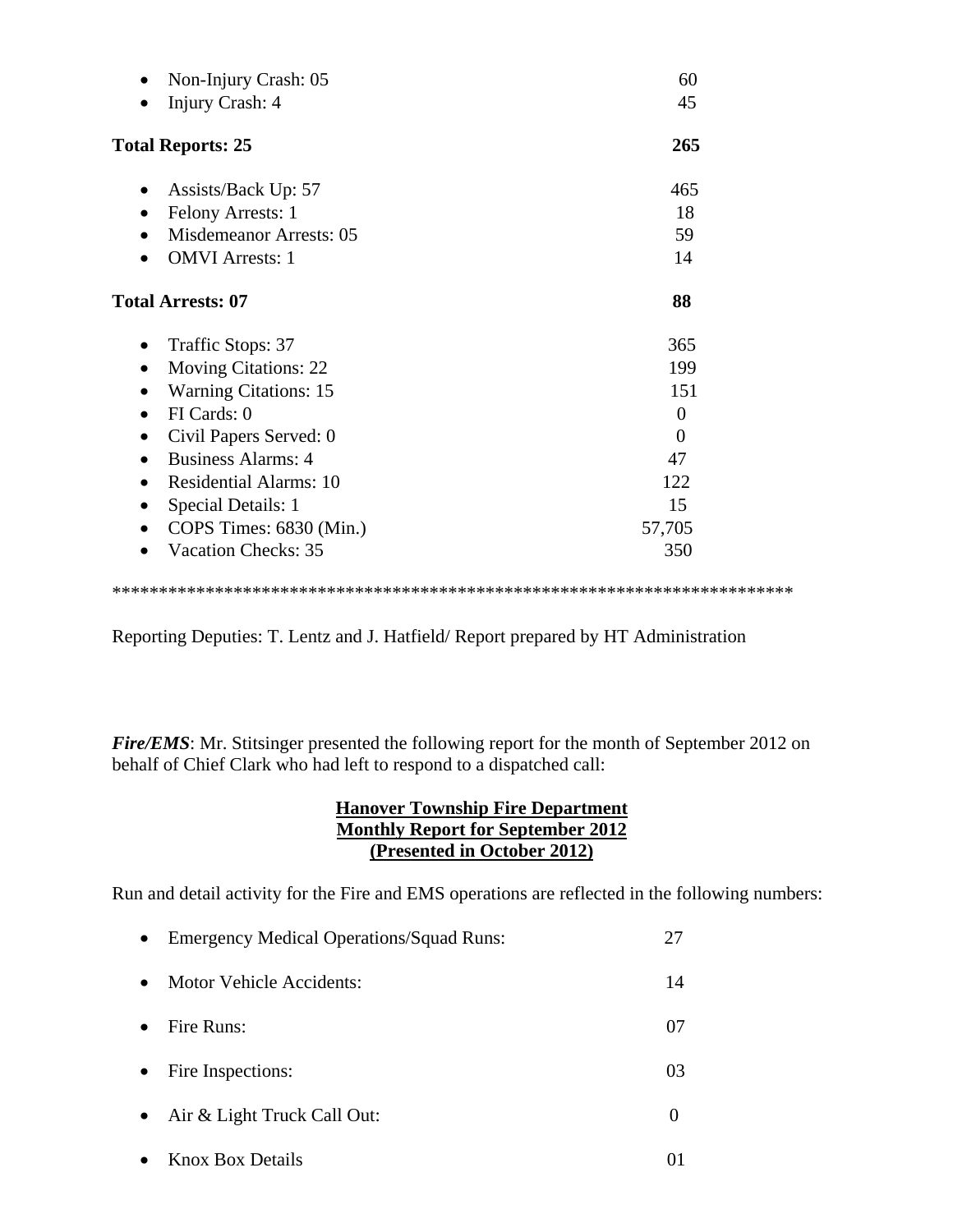|                                                                           | (Fire Safety Week Details)<br>Other |       | $\boldsymbol{0}$                                |
|---------------------------------------------------------------------------|-------------------------------------|-------|-------------------------------------------------|
| $\bullet$                                                                 | Total for the month:                |       | <b>52 Runs/Operations</b><br>(41 Fire/EMS Runs) |
| <b>Total Year to Date</b><br>(72 Runs/Ops Lower than same time last year) |                                     |       | <b>482 Runs/Operations</b>                      |
|                                                                           |                                     |       | (September 2011: 84 Runs/Operations)            |
| Total for 2011                                                            |                                     | 719   |                                                 |
| Total for 2010                                                            |                                     | 748   |                                                 |
| Total for 2009                                                            |                                     | 676   |                                                 |
| Total for 2008:                                                           |                                     | 669   |                                                 |
| Total for 2007:                                                           |                                     | 717   |                                                 |
| Total for 2006:                                                           |                                     | 505   |                                                 |
|                                                                           | (Six Year Yearly Average):          | (672) |                                                 |
|                                                                           |                                     |       |                                                 |

#### **Phil Clark, Fire Chief**

*Road/Cemetery*: Mr. Gardner presented the following reports for the month of September 2012:

#### **SUPERINTENDENT'S REPORTS (October 9, 2012)**

Millville Cemetery Operations Report September 1 through September 30, 2012

| 3 Graves sold to Township residents-----------------------\$ 1,830.00 |             |
|-----------------------------------------------------------------------|-------------|
|                                                                       | 0.00        |
|                                                                       | 0.00        |
|                                                                       | $3,600.00*$ |
|                                                                       | 0.00        |
|                                                                       | 0.00        |
| Foundation and Marker installation fees------------------\$ 2,247.60  |             |
|                                                                       | 7,677.60    |
| *4 @ regular fee of $$900 = $3600.00$                                 |             |

Other Cemetery Activities

- 1. Mowed and trimmed twice.
- 2. Cleaned the shop.
- 3. Repaired mowers.
- 4. Fixed eleven graves.
- 5. Watered trees.
- 6. Six foundations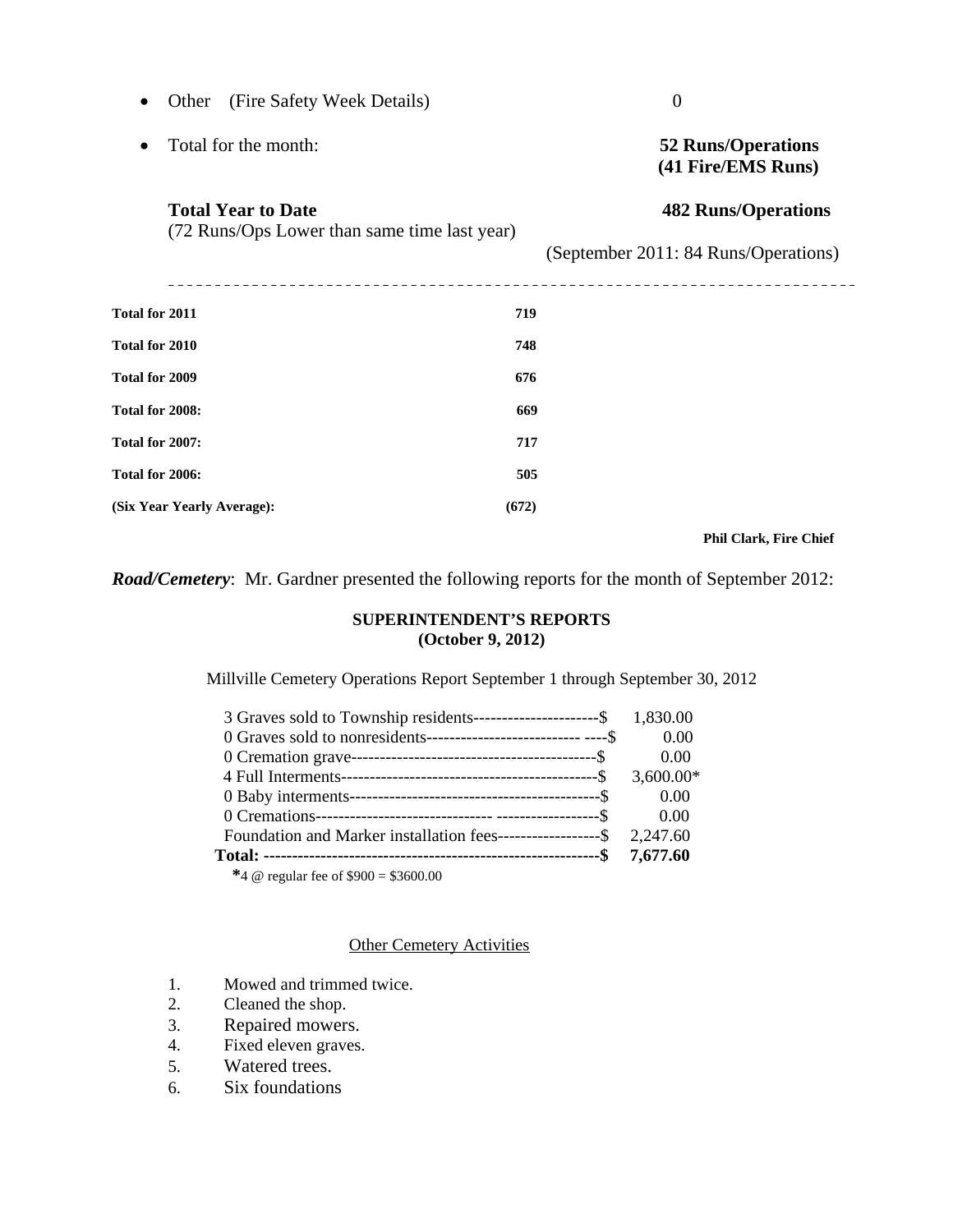#### **Road, Streets and Park (Scot Gardner)**

- 1. Replaced two ballasts and four bulbs on the Firehouse door lights.
- 2. Replaced all the Community Center, Park sign, and Firehouse flag bulbs and one photo cell.
- 3. Cut up a fallen tree on the dead end of Salman off of Stahlheber Road.
- 4. Cut back honeysuckle for better visibility pulling out of a driveway on Gardner.
- 5. Picked up a mattress, two box springs and six tires on Hussey Road.
- 6. Installed "No Dumping" signs on Hussey Road.
- 7. Replaced two flood light bulbs on the Firehouse.
- 8. Cut up dead trees that fell in the right-of-way on Vizedom, Taylor School, Hough and Woodbine Roads.
- 9. Finished Duropatching on Township roads. Cleaned all equipment used in the process and swept all roads.
- 10. Replaced batteries in the speed trailer.
- 11. Filed in six sunken areas across Round Hill Drive and Pine View Court.
- 12. Started the process of removing the spiral slide, woodchips, and railroad ties from the playground.
- 13. Mowed and trimmed grass on all Township properties three times.
- 14. Performed monthly park, truck and storm water inspections.

#### *Administrator's Report*

#### **Administrator September 2012 Summary Report (Presented October 2012)**

- **Financial Analysis**: Worked with the Fiscal officer to evaluate future income, debt payments, prepared revenue/expenditure schedule covering11 years, and prepared projections of debt. Put together summary reports for the Board of Trustees.
- **Records Management**: Worked on finalizing Records Retention Schedule for review by the Records Commission. Prepared agenda and documents for review by the Township Records Commission on September  $26<sup>th</sup>$ . Made suggestions for updates before forwarding to the Ohio Historical Society for approval.
- **Community Connections Grants (BREC)**: Completed two applications for funding in August and notified of two awards in September for Park equipment and Community Center table replacements.
- **Land Use:** Appeared in front of the Board of County Commissioners on September 13th to discuss and support the Fluid Technologies proposal which was approved by the Commissioners for the zone change proposed.
- **Workers' Compensation**: Continued work on Group Retrospective Rating through Frank Gates Company. It appears the Township can secure additional savings up to \$13,678.00 working through the Frank Gates Company. A contract was approved and documents executed.
- **Blighting Properties**: Worked on several locations to get roof issues addressed and mowing completed. Checked with the Prosecutor's office on procedural questions.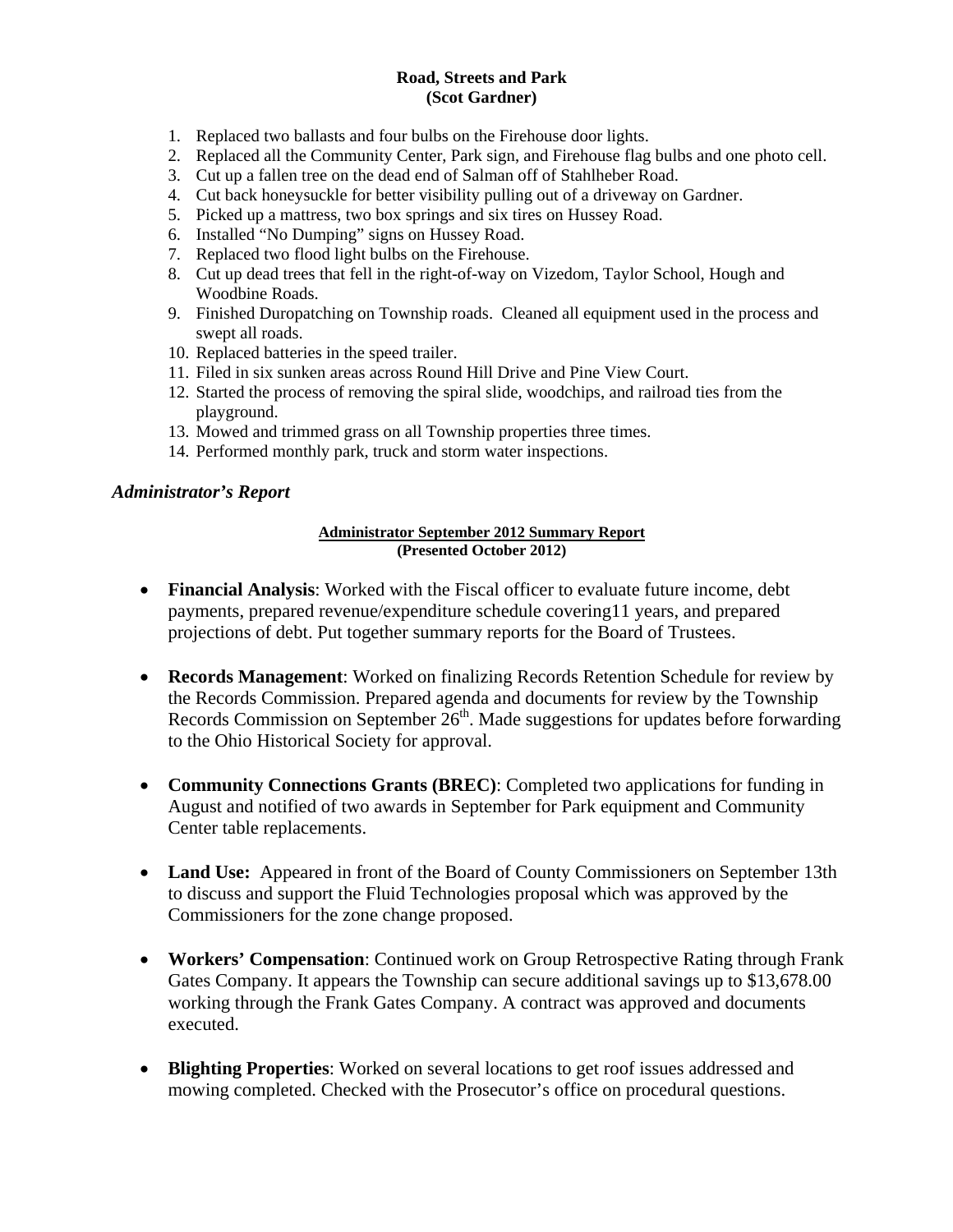- **Board and Financial Reports**: Obtained data from the Fiscal Officer and prepared Township funds analysis for the monthly Board meeting. Prepared Trustee packets. Prepared numerous contracts and permits for facility rentals.
- **Road Program 2013**: Worked with Scot Gardner to prepare suggestions for the Board to consider for the 2013 Road Program. Listings for work and retrace were prepared and presented to the Board on September  $26<sup>th</sup>$ .
- **Miscellaneous:** Worked on off duty detail policy for township related requests; consulted with legal counsel and working on issue to review with the Board.
- Hanover Haunted Harvest: Prepared notes and planning documents for the Park Committee to consider for the next Township special event scheduled for Sunday October 28, 2012 from 5:30PM to 7:30PM. Met with Park Committee members.
- **Personnel Policies**: In conjunction with the Fiscal Officer began examination of changing pay period definitions and designated pay days. Preparing the changes for the Board of Trustees to approve.

# **Personnel Actions**:

None presented at this time.

# **Other:**

Working on preparing summaries of committees, employees, and community on common topics that may impact policy and/or budget considerations. Once completed, I would request a special work session to review and discuss before a final report is made. Suggest a meeting during November.

Also included with the Administrator's report were revenue and expenditure reports.

# **Old Business**

*Road Program Update/BCEO Meeting 9/28/2012:* Mr. Henry presented the following report to the Board:

# **2013 Road Program Submitted to BCEO September 28, 2012**

- 1. Stahlheber Road: from US 27 west to the Township line a 2-3" partial depth milling and repair is needed. Once completed a single Chip Seal surface is needed followed by an application of a Micro Surface. (Price both as options).
- 2. Cochran Road: from SR 129 to Millville Reily Road a 2-3" partial depth milling and repair is needed. This should be followed by a single Chip Seal surface and coated with a Micro Surface application. (Price both as options).
- 3. Shank Road: from US 27 to the dead end of Shank provide base repair not covered in the 2012 contract. Apply single Chip Seal or 2" Modified #402; price both as an option.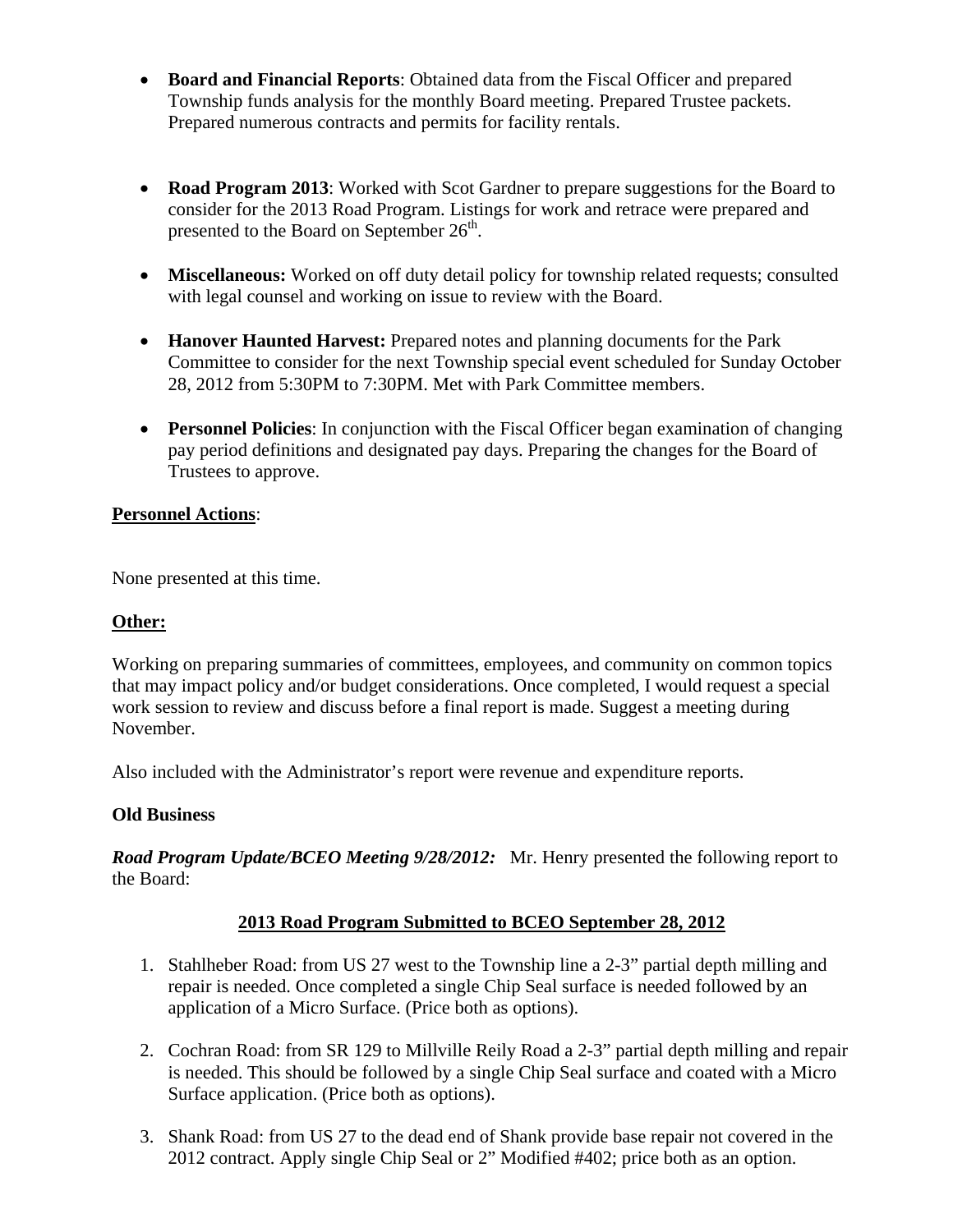- 4. Brunner Road: from Stahlheber to Dead End of Brunner provide needed base repair not covered in the 2012 contract. Price a single Chip Seal Application and/or 2" Modified 402 application.
- 5. Vizedom Road: Provide base repair only.

## **Technical Assistance Requested**

- $\triangleright$  Jesse Drive: R/W work and grading; Need engineering assistance and possible equipment support.
- Vizedom Road Culvert Repair Review/Suggestions
- Community Center Parking Lot: Repair/repave Estimate for CD Grant Submission
- $\triangleright$  Correct drainage flow from Park parking lot (currently flow floods ballpark area)

Mr. Henry noted that projects submitted for the road program had been reviewed by the Board during its September Work Session meeting. Mr. Henry also noted that in order to proceed, the Board is required to pass the paving and retrace list resolution by February 1, 2013. Mr. Henry recommended changing the January 2013 Board meeting date to January 16 in order to ensure ample time to receive information necessary to prepare the resolution for passage by the February 1<sup>st</sup> deadline. The Board concurred and will adopt as part of the 2013 schedule.

*Parking Issue/Fairy Drive Update:* Mr. Henry provided the following report regarding the parking issue on Fairy Drive to the Board:

# **Parking Issue Fairy Drive Update October 9, 2012**

*After numerous visits/inspections, a determination was made that at least two vehicles are parked in front of the property located at 42 Fairy Drive. Attempts were made to contact the residents during the day directly but to no avail. As a result, a letter was forwarded to the owner of record as set forth below:* 

*……………………………………………………………………………………………………..* 

*October 3, 2012* 

*Diane L. Walsh 42 Fairy Drive Hamilton, Ohio 45013* 

*Re: On Street Parking- 42 Fairy Drive Parcel No. B1320106000017* 

*Dear Ms. Walsh:* 

*This letter is being sent to you as the owner of record of the above referenced property. Concerns have been expressed to the Township regarding the parking of vehicles on Fairy Drive in the road right of way of the Township in front of your property. On several different days we have observed at least two vehicles parked partially on the street and partially on the grassy area of the right of*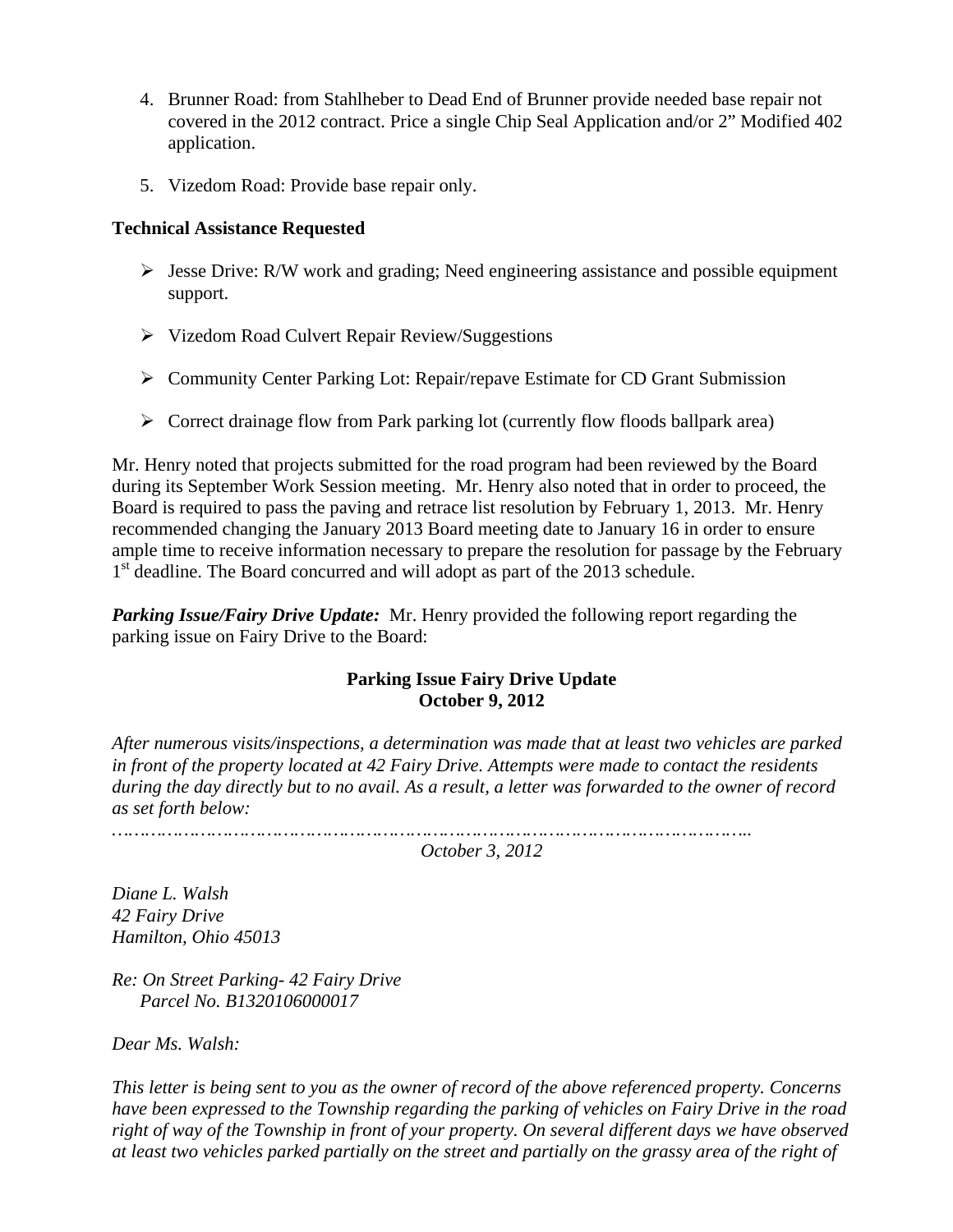*way and your property. Fairy Drive does not have curb and gutters, and the roadway is not as wide as in some other neighborhood areas. These factors are not conducive to on street parking. The Township has the authority to regulate parking on its streets but uses such authority sparingly and conservatively. Township officials understand that an occasional party or emergency may necessitate on street parking on a very temporary basis which is why Fairy Drive is not posted.* 

*We are seeking your cooperation in this matter and request that these vehicles parked on the street in front of your residence, park in your driveway to eliminate regular on street parking. There appears to be sufficient room to accommodate the vehicles and hope you will assist in resolving this matter.* 

*We look forward to your cooperation. If you have any questions, you may contact me at 896-9059.* 

*Sincerely,* 

*Bruce E. Henry Township Administrator* 

*………………………………………………………………………………………………………* 

#### *Current Status:*

*On October 8th, a phone call was received from Pam Walsh who resides at the location with her husband and two sons in college. She recently purchased the property from her sister-in-law. She stated that she had applied to Butler County for a permit to expand her driveway and replace the driveway pipe. The pipe has been purchased and is sitting along the driveway. Due to financial reasons she cannot complete this work until next April. She was annoyed that the street parking was being objected to especially in light of no posted signs. I referenced the letter and the reasons we were asking for her cooperation. She stated her driveway is too narrow when her extended van is parked there and cannot accommodate two additional vehicles. Her sons own the vehicles and attend college locally. She then complained about speeding on the street and drainage concerns in front her house as the flow tends to negatively impact her neighbors downstream. She also stated that Jerry Miller advised her that the Township could help with the drainage and piping issue. As a result, she is requesting the Township assist her efforts. An appointment has been set for October 11, 2012 to examine the issue, present the written Township Policy to her and obtain copies of permits/drawings etc. that may have been presented to the County. It appears this issue may not be resolved any time soon.* 

The Board directed Mr. Henry to continue to meet with the residents and attempt to persuade them to park in their driveway.

*Motion to Accept Community Connections Grants BREC:* Mr. Henry provided the following information to the Board:

**Background:** Through Resolution No. 39-12, the Township authorized the filing of Community Connections Grant Applications for replacement equipment for the Community Center and a safety upgrade for the park by acquiring and installing safety approved vinyl landscape connecting timbers for outlining the play areas in the park. Award notices were received on September 28, 2012 totaling \$1000.00 for the landscape timbers and \$979 for the purchase of tables. To properly account for these grants and subsequent expenditure, a motion is necessary as requested.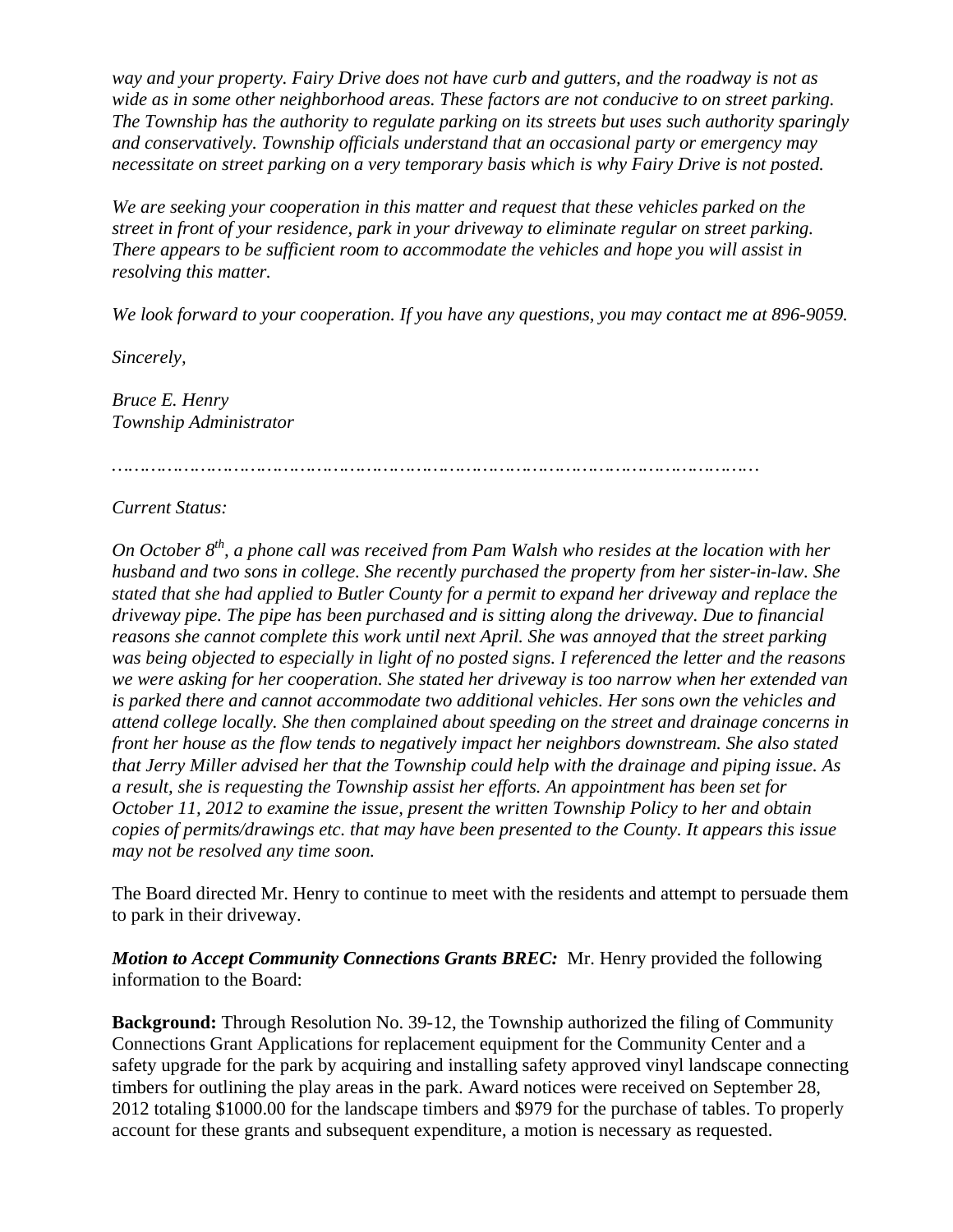**Motion**: After discussion, Mr. Stitsinger made **a motion** to acknowledge the receipt of two grants, \$1000.00 and \$979.00 respectively for the above referenced items from the Butler Rural Electric Cooperative Community Connection Grant Program, adjust Township Appropriation line items as necessary to reflect receipt and expenditure of said funds and authorize the purchase of the referenced items. The motion was seconded by Mr. Miller. Upon a roll call vote, all three Trustees voted yes.

Park Improvements Update: Mr. Henry reported that the playground equipment had arrived in pieces for assembly at the park. Said equipment includes a tire swing, primetime multiple swings, and merry-go-all with seats. The Road crew has cleared away the old metal slide and removed the concrete from the area. Contractor/installers are due to arrive and set up any day, weather dependent. Net cost including installation is approximately \$16,000.00.

*Newsletter Update:* Mr. Henry reported that the printer wants the final newsletter format/articles by October  $22<sup>nd</sup>$  in order to be delivered to residents around November 8, 2012. As we did once before, we are getting caught up in the election work and mailings which impacts delivery. We will still target this deadline but if not completed or we can't be assured of delivery before Veterans Day, we will postpone final publishing after the election and include Veterans Day photos. The reason for this update is to determine if the Board finds either option acceptable so Julie and Bruce can determine the proper allocation of their time to finish properly and guarantee a certain delivery date. The Board indicated it would rely on Mr. Henry to use his best judgment to determine a target delivery date that would ensure a quality publication.

## *Other Old Business: None*

#### **New Business**

*Resolution No. 45-12 Prioritize CD Projects and Approve Applications:* Mr. Henry reported the Board had discussed potential projects for application for CD funding at its September regular meeting and work session. This resolution reflects the three priority projects as determined by the Board. After some discussion, Mr. Miller made a **motion** to adopt Resolution No. 45-12 which was seconded by Mr. Stitsinger. Upon roll call, all three Trustees voted yes.

#### **Resolution No. 45-12**

#### **Authorizing the Filing of the 2012 Application(s) for Community Development Block Grant Funding and Prioritizing of Projects for Hanover Township**

*Whereas*, the Board of Trustees and Township Administration have reviewed the requirements for the 2013 Community Development Block Grant Program; and

*Whereas*, the Township has several key projects that merit consideration under the Community Development Block Grant Program; and

*Whereas*, key projects were discussed in two Public Meetings with public input solicited on September 12, 2012 and October 09, 2012 and recommendations were received from the Township Ad Hoc Park Advisory Committee as part of Committee discussions over the last 15 months; and,

*Whereas*, all the projects discussed have been placed on a list for continued consideration and guidance to the Township and are reflected in the attachment herewith,

*Whereas,* the Board of Trustees rate several of these projects as a high priority based upon resident input this year and input received from a 2003 Citizen Survey conducted by Miami University.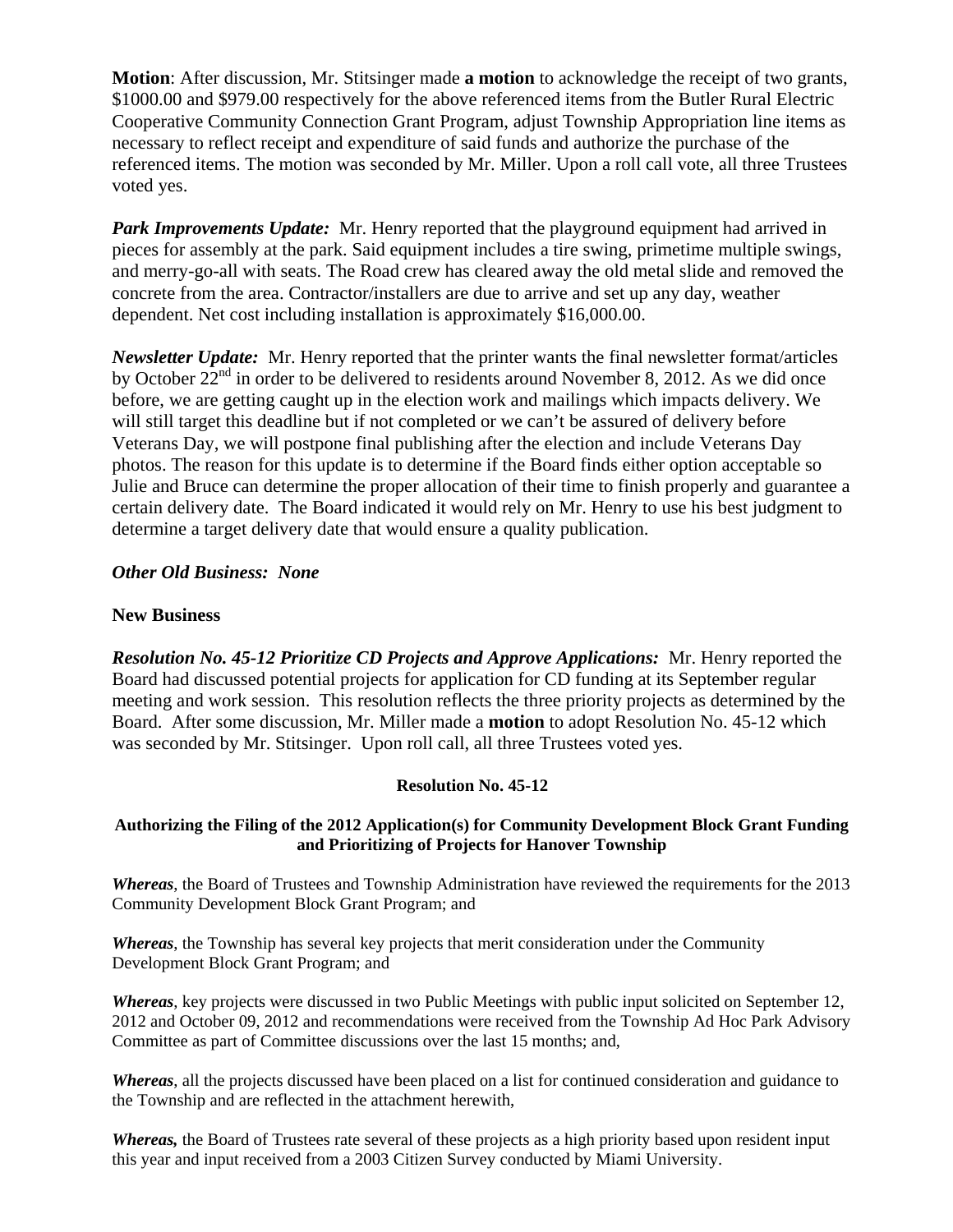#### *Be it Resolved by the Board of Trustees of Hanover Township, Ohio*

**Section I**. That the Township after considering citizen input and Park Committee recommendations, do hereby authorize three project applications for Community Development Block Grant Funding in 2013 identifying and rating these projects as set forth in the attachment hereto labeled "Attachment to Resolution No. 45-12 CD Project Ratings."

**Section II.** That the Board will commit in kind services and/or direct cash contribution of up to 10% or more for each of the three projects submitted. Amounts are specified in the attachment hereto.

**Section III**. That the Township Administrator is hereby authorized to complete the necessary documents and sign the appropriate forms to submit said projects to the Butler County Community Development Department by November 2, 2012.

**Section IV**. That the Board of Trustees acted upon this matter in an open public session and is a reflection of the action taken on October 9, 2012.

| <b>Board of Trustees</b>                 | Vote | <b>Attest and Authentication:</b> |
|------------------------------------------|------|-----------------------------------|
| Douglas L. Johnson<br>Fred J. Stitsinger |      | Elizabeth A. Brosius              |
| Larry Miller                             |      | Fiscal Officer/Clerk              |

## **Attachment Resolution to No. 45-12 CD Project Ratings 2012 Community Development Block Grant Requests**

#### **Project Descriptions and Priority Rankings**

**1)** In 2003 and again in 2012 Citizen Surveys conducted by Miami University in behalf of the Township citizens continue to rate Park Facilities and recreational opportunities as very high priorities. For some time the Township has been interested in acquiring the adjacent property to the Hanover Township Memorial Park in order to expand facilities to serve families in the region. There are three parcels totaling approximately 19.5 acres which includes a single family house, barn and a long farm building. Two small ponds are located on the property. Acquisition of this site would enable the Township to preserve open space at a critical location and allow for tremendous facility expansion in the future for projects/programs identified in the 2012 citizen survey. Such uses are consistent with Hanover Township's Land Use Plan and Park Development Plan. The Township has received consistent and repeated recommendations from residents about the importance of acquiring the identified property for future public use and management by the Township.

Suggested uses (for illustration only) based upon Park Committee and general public input include the following items which would be studied as part of the overall Park Master Plan and as budget would allow.

- Extend walking path from existing running south then east then back north  $&$  connecting.
- Create a separate bicycle path to compliment the walking path.
- Evaluate existing ponds; create larger children's fishing pond.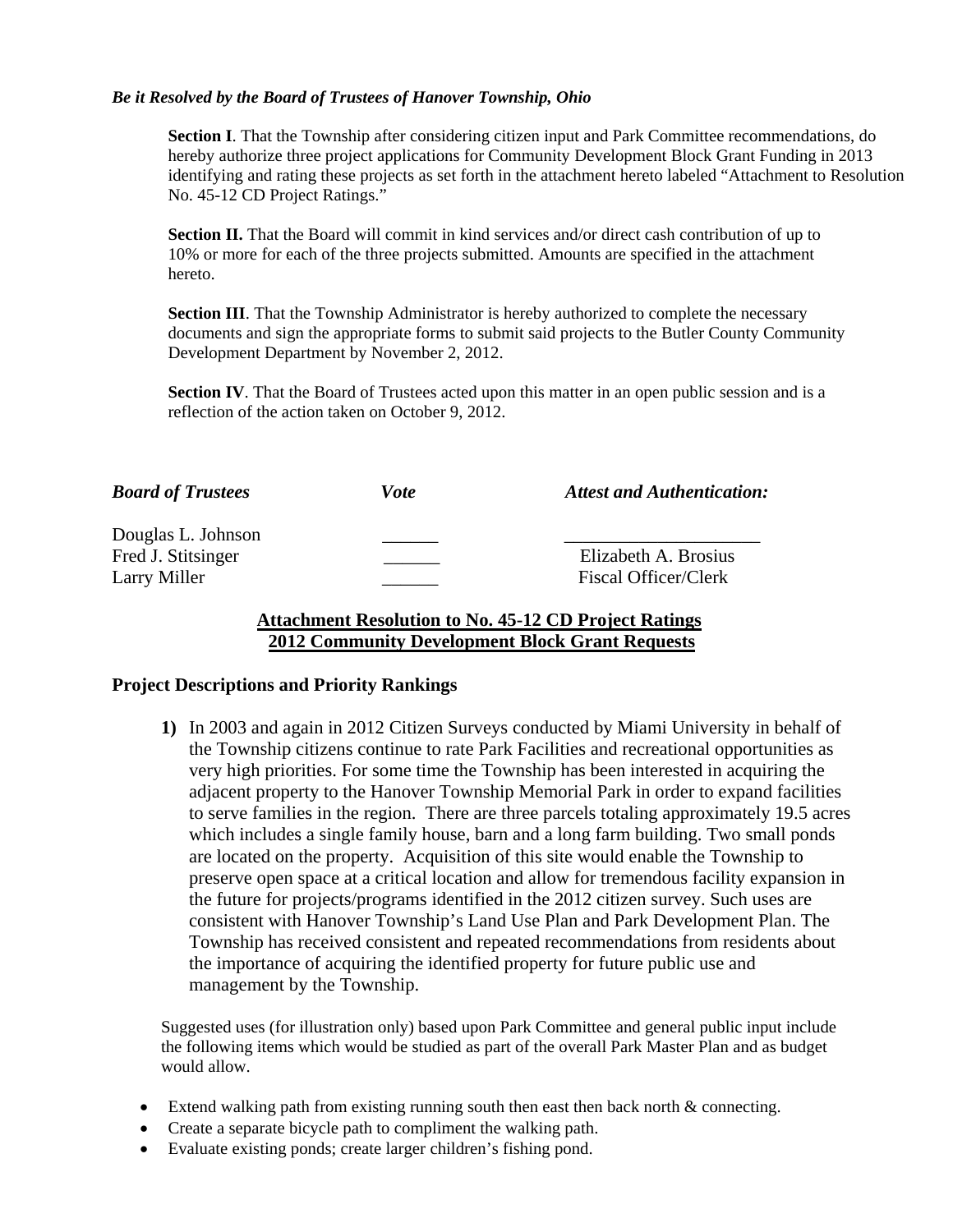- Grade and lay out sufficient area for two baseball fields (NE corner & SE corner).
- Install two soccer fields.
- Create areas for picnic tables and grills throughout the site.
- Build additional shelters; different sizes.
- Install Frisbee and/or ultimate golf.
- Install new swing sets for all age groups.
- Fix up barn; extend electric and hold special events therein.
- Rework existing house as a possible meeting location and/or historical room.
- Consider providing artistic outdoor sculpture opportunities.
- Add fire pits at appropriate locations subject to review by the Fire Department.
- Restore Eaton farm historically; try to operate as an educational center for kids.
- Add a small parking area to serve existing area and new area.
- Build a small restroom near the barn area.

## **Land Acquisition for Park Expansion**

Funding requested for CD Grant: \$192,000.00 Township and other sources would contribute balance estimated at \$48,000.00 **Priority Ranking: #1** 

**\*\*\*\*\*\*\*\*\*\*\*\*\*\*\*\*\*\*\*\*\*\*\*\*\*\*\*\*\*\*\*\*\*\*\*\*\*\*\*\*\*\*\*\*\*\*\*\*\*\*\*\*\*\*\*\*\*\*\*\*\*\*\*\*\*\*\*\*\*\*\*\*\*** 

**2)** Hanover Township Memorial Park is considered a regional attraction and a valuable asset to local neighborhoods. The Park is heavily used by all age groups, workers taking a lunch break and schools/day care groups. The existing restroom facilities are outdated and very small having unlabeled stalls with no running water. A constant request from citizens is to provide a sanitary restroom facility with running water. The specific project request includes the demolition of the existing outdated restroom and the construction of new modern ADA approved restrooms with running water and storage area. The location would be south of the existing ball field and on the northern edge of the Children's Playground area. The existing structure takes up to three parking spaces, and if eliminated, would add to the original parking lot as parking is at a premium during high use times. The design would be consistent architecturally with recent facilities constructed and would provide ADA acceptable restrooms along with storage of maintenance equipment necessary to maintain the Park. This proposed facility addresses resident requests for better and more sanitary restroom facilities and is consistent with the approved Park Master Plan.

# **Park Restroom and Storage Project**

Funding requested for CD Grant: \$147,500.00 Township would pay balance of \$20,000.00 **Priority Ranking: #2** 

**\*\*\*\*\*\*\*\*\*\*\*\*\*\*\*\*\*\*\*\*\*\*\*\*\*\*\*\*\*\*\*\*\*\*\*\*\*\*\*\*\*\*\*\*\*\*\*\*\*\*\*\*\*\*\*\*\*\*\*\*\*\*\*\*\*\*\*** 

**3)** The Hanover Township Community Center, located across the street from the Township Park, hosts numerous civic functions, private parties and government meetings/functions as well as serves a District Office for the Butler County Sheriff. On average the facility is used for at least 13 events per month and serves as a site for Township Administrative operations. The facility can seat up to 110 people for a dinner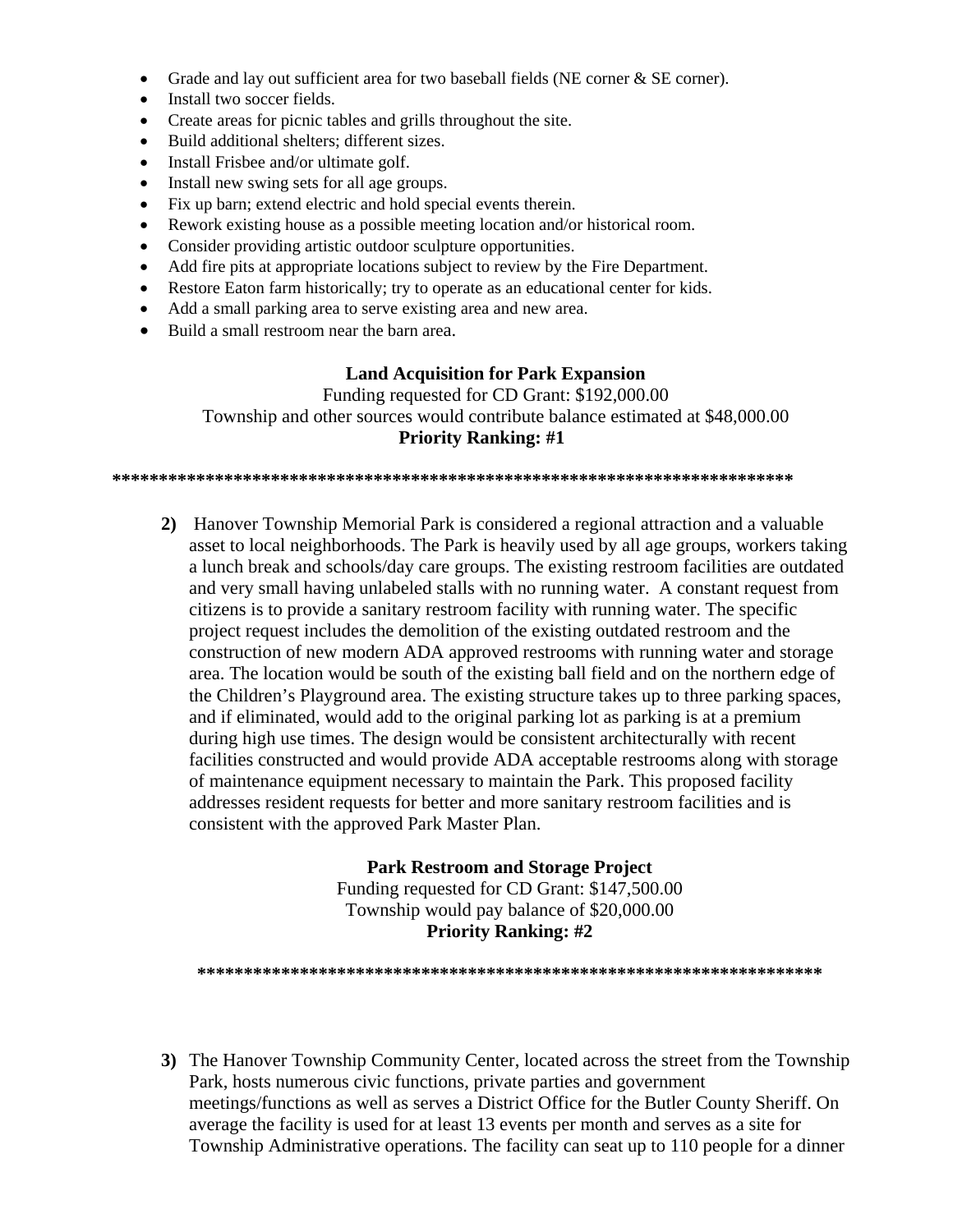or more for a presentation or training. The facility was recently used by the State Auditor for required Public Records training for southwestern Ohio officials. There is severe cracking in the parking lot compounded by drainage problems affecting the building as rain water drains into the garage areas and twice in 12 months water as penetrated the office and community area lobbies. With an insufficient base underneath the lot along with the cracking and drainage issues, this project has become a very high priority. The Butler County Engineer's Office has been asked to provide technical assistance and guidance to address these issues. Complicated by limited funding and reduced property values, there has been insufficient funding to address this project. As this projects serves a critical community function and is a great resource for residents

**Community Center Parking Lot Repair and Paving** 

Estimated Price \$96,000.00 Local Match: \$10,000.00 **Priority Ranking: #3** 

**\*\*\*\*\*\*\*\*\*\*\*\*\*\*\*\*\*\*\*\*\*\*\*\*\*\*\*\*\*\*\*\*\*\*\*\*\*\*\*\*\*\*\*\*\*\*\*\*\*\*\*\*\*\*\*\*\*\*\*\*\*\*\*\*\*\*\*** 

*Resolution No. 46-12 Amend Township Personnel Policy (Pay Period Definition):* Mr. Henry reported that the Fiscal Officer recommends changing the Township's pay periods to a 14 day cycle resulting in 26 pay periods per year. Doing so would allow for consistency in pay and pay dates, thereby eliminating confusion for employees caused by the current bi-monthly pay period cycle. Mr. Henry also noted that the proposed revised policy language clarifies the definition of a standard work week, the Township's authority to change work schedules, and when overtime pay may be earned. After some discussion, Mr. Miller made a **motion** to adopt Resolution No. 46-12, which was seconded by Mr. Stitsinger. Upon roll call, all three Trustees voted yes.

#### **Resolution No. 46-12**

## **Clarifying and Amending Certain Sections of Resolution No. 13-08 and the Township Personnel Policy**

*Whereas*, sound personnel policies and procedures are essential to an efficient and effective organization; and

*Whereas*, the Board of Trustees recognizes the need to periodically review, clarify and amend the Township's Employee/Personnel Policy; and

*Whereas*, certain sections of Resolution No. 13-08 (Employee/Personnel Policy) require clarification and amendment to insure practice and policy are congruent as well as to initiate certain new pay period elements as proposed by the Fiscal Officer,

#### *Be it resolved by the Board of Township Trustees of Hanover Township Butler County, Ohio*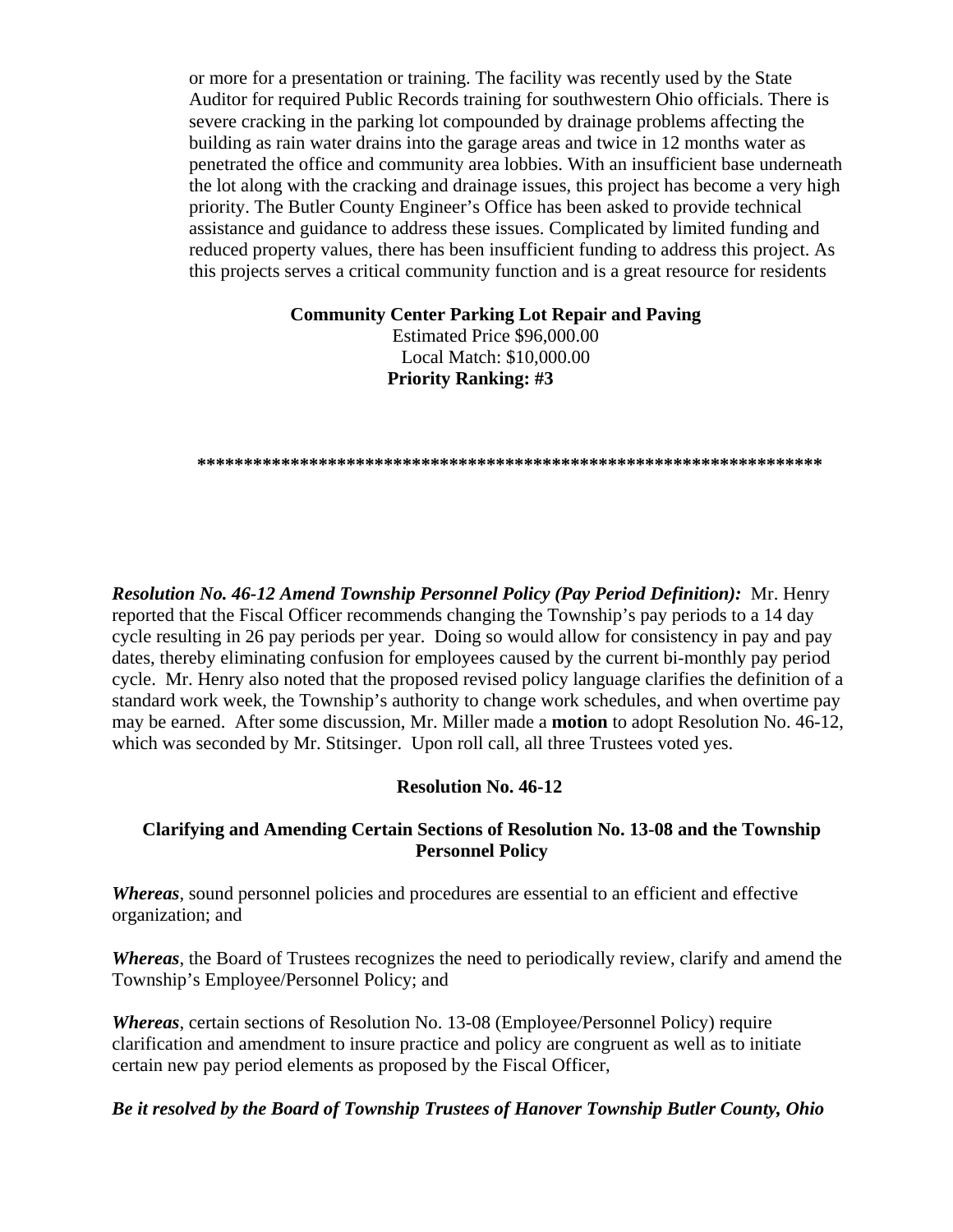**Section I.** Section IV. STANDARD WORK WEEK of Resolution No. 13-08 is hereby amended to read as follows:

## Section IV. STANDARD WORK WEEK

 The standard work week begins at 12:01 a.m. Monday and continues through midnight of the following Sunday *for full time, part time and seasonal employees excluding Fire Department personnel*. The standard work week shall consist of forty (40) hours, *generally eight hours per day five days per week,* within the seven (7) day period. However, *work schedules within the Standard Work Week may be modified by the Township Administrator or his designee to provide for the efficient delivery of services to the Township.*

**Section II.** Section V. OVERTIME/COMPENSATORY TIME of Resolution No. 13-08 is hereby amended to read as follows:

#### Section V. OVERTIME/COMPENSATORY TIME/CALL-IN PAY

 Overtime must be approved in advance by the Township Administration and shall be paid at one and one-half times the employee's regular hourly rate. Full-time employees may also be eligible for compensatory time. Compensatory time off in lieu of overtime pay shall be granted by the Township Administration at the rate of one and one-half times the number of additional hours worked, at a time mutually convenient to the full-time employee and to the Township Administration, within the guidelines established by the Board of Trustees. *Overtime pay shall be earned after 40 hours of work in a standard work week. Vacation leave, sick leave, and holiday pay shall count as being in active pay status for calculating hours worked for the first 40 hours*. *Overtime pay cannot be earned on the hours for which the employee is on vacation leave and/or sick leave.* 

*Section III.* Section VI. PAY PERIODS of Resolution No. 13-08 is hereby amended to read as follows:

# Section VI. PAY PERIODS

*Effective October 1, 2012 a Pay Period shall consist of two consecutive Standard Work Weeks as defined under Section IV of the Township Personnel Policy. Employees shall be paid on a bi-weekly basis with paychecks issued the Friday following the close of the Pay Period. There shall be 26 pay days in a fiscal year except in the event the Township experiences a fiscal year in which there is a 27th bi-weekly pay period due to the natural cycle of the calendar/fiscal year. The Fiscal Officer is authorized to make adjustments and interpretations accordingly consistent with statutory authority and sound accounting practices. Time cards, payroll forms or other required documentation used to calculate pay within a Pay Period are due to the Fiscal Officer within 72 hours after the close of the Pay Period.* 

 *Fire Department personnel are considered "volunteer paid per run" as established through statutory guidelines and by the Board of Trustees through the adopted Pay Classification Plan. Volunteer Pay Periods shall consist of three consecutive calendar months with these pay periods*  ending March 31<sup>st</sup>, June 30<sup>th</sup>, September 30<sup>th</sup> and December 31<sup>st</sup>. Time cards, payroll sheets or *other required documentation are due to the Fiscal Officer within 72 hours after the close of the Fire Department Pay Period. Quarterly volunteer pay checks shall be issued by the 10<sup>th</sup> calendar day following the close of the Pay Period.*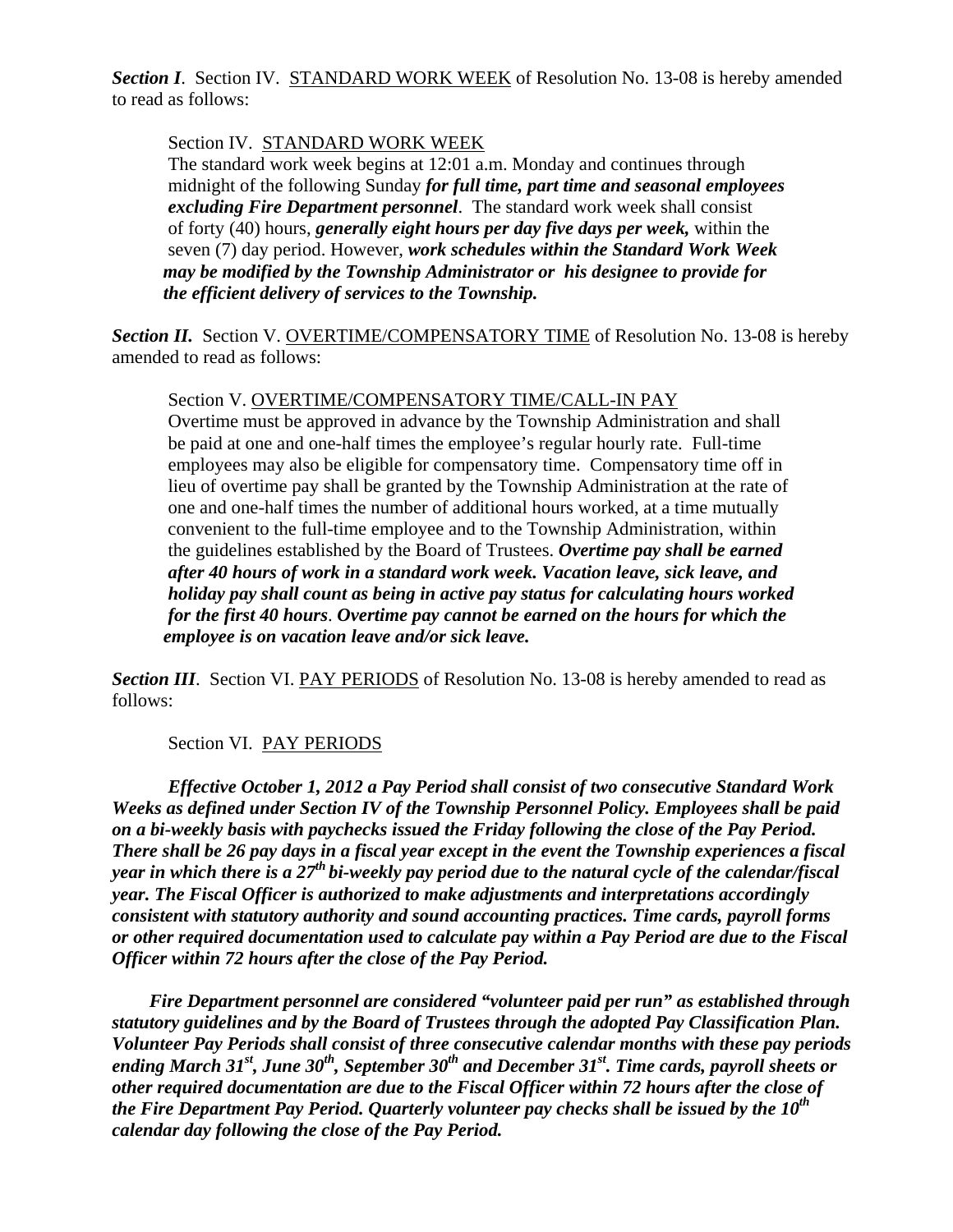## *The Fiscal Officer may make adjustments associated with the 72 hour reporting requirement if bone fide exigent circumstances exist.*

The foregoing resolution was adopted in an open public meeting and is a reflection of the official action taken by the Board of Trustees of Hanover Township Butler County, Ohio on the  $9<sup>th</sup>$  day of October 2012.

| <b>Board of Trustees</b>           | Vote | <b>Attest and Authentication:</b>            |
|------------------------------------|------|----------------------------------------------|
| Douglas L. Johnson                 |      |                                              |
| Fred J. Stitsinger<br>Larry Miller |      | Elizabeth A. Brosius<br>Fiscal Officer/Clerk |
|                                    |      |                                              |

 Bold and italicized areas shown within the body of the resolution above are the changes made to the Personnel Policy and Resolution No.13-08.

*Resolution No. 47-12 Conservation Easement Application Support (Four Mile Creek area):* 

This resolution was tabled by the Board as no representative from the Three Valley Conservation Trust was in attendance to explain its request for this legislation and Mr. Henry had received no information as requested by email to share with the Board.

*Motion – Approve Hanover Haunted Harvest Activities/Expenses:* Mr. Henry noted that the Hanover Haunted Harvest is a community event designed to provide children ages 2-15, as well as their parents, an opportunity to interact with community groups in a safe environment in the Hanover Township Memorial Park to play games and to receive candy and other treats during the hours of 5:30PM to 7:30PM on Sunday, October 28, 2012. If bad weather is present, the activities will be moved to the Community Center across the street.

In addition to participation by the Hanover Township Fire Department and Butler County Sheriff's Office in displaying equipment, there will be civic groups handing out candy, providing kids' games and offering light refreshments. There will also be a Pumpkin Decoration Contest Judging (6:00PM) and Costume Judging Contest (6:30PM) in which awards and treats will be handed out for the funniest, scariest, and most creative offerings by kids ages 2 through 15. There will be a special category for Adults/Parents who sport a Halloween costume as well.

In order to cover expenses not offset by donations, the administration requests a motion to approve expenses associated with the event not to exceed \$750.00. The funds would be used for refreshments for participants including candy, prizes and decorations.

After some discussion, Mr. Miller made **a motion**, seconded by Mr. Stitsinger, that the Township agrees to sponsor the Hanover Haunted Harvest event on October 28, 2012 and approve expenses associated therewith not to exceed \$750.00. A roll call vote was taken and all three Trustees voted yes.

*Park Project Proposal (Miami University):* Mr. Henry reported that a group of students from the Special Education Department of Miami University is interested in raising money to purchase a handicap-accessible swing for the Hanover Township Park. Mr. Henry noted that the Township has submitted grant applications in the past for a handicap-accessible swing but grant monies were